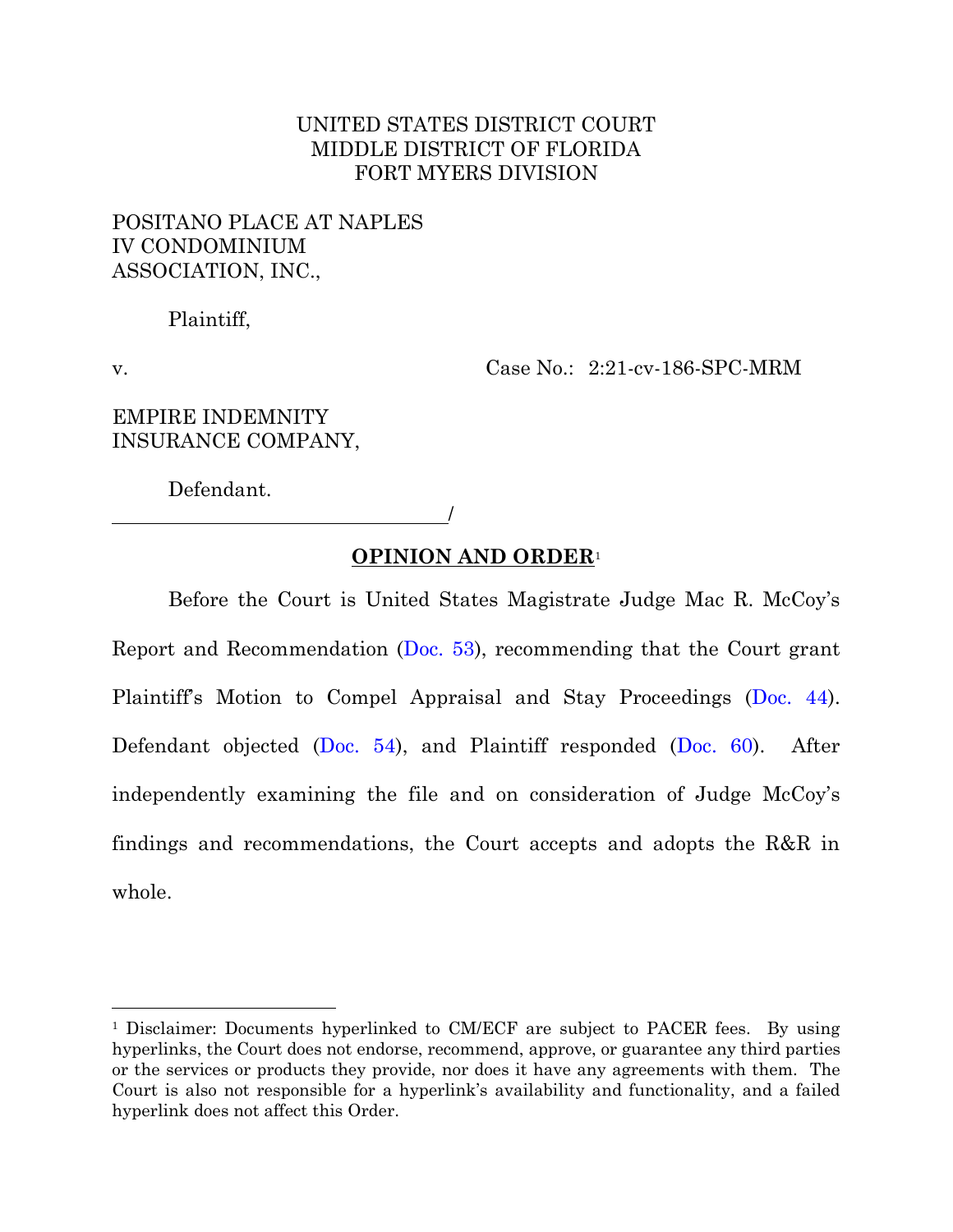When reviewing an R&R, the district court "may accept, reject, or modify, in whole or in part, the findings or recommendations made by the magistrate judge."  $28 \text{ U.S.C.}$  §  $636(b)(1)$ ; [Fed. R. Civ. P. 72\(b\)\(3\).](https://www.westlaw.com/Document/NC74C9100B96C11D8983DF34406B5929B/View/FullText.html?transitionType=Default&contextData=(sc.Default)&VR=3.0&RS=da3.0) When a party specifically objects to an R&R, the district court engages in a de novo review of the issues raised.  $28 \text{ U.S.C.}$  §  $636(b)(1)$ ; [Fed. R. Civ. P. 72\(b\)\(3\).](https://www.westlaw.com/Document/NC74C9100B96C11D8983DF34406B5929B/View/FullText.html?transitionType=Default&contextData=(sc.Default)&VR=3.0&RS=da3.0)

## **BACKGROUND**

This is a Hurricane Irma dispute. The storm damaged Positano's property. There are four condominium associations<sup>2</sup> in Positano Place, each with its own insurance policy to cover their respective buildings. Within Positano Place IV, there are four buildings with separate limits and windstorm deductibles. The insurance policy between Positano and Empire covered the Irma losses ("Policy"). After investigation, Positano submitted a sworn proof of loss of over \$1.2 million. Empire decided there was a covered loss but refused to pay the full extent of the loss. Because the parties disputed the amount of loss, Positano invoked the Policy's appraisal provision. That provision provides either party the right to invoke appraisal for amount-of-loss disputes and sets out a procedure. But Empire refused to comply with the appraisal process.

<sup>2</sup> The four condo associations each filed separate lawsuits: 2:21-cv-178 (*Positano Place at Naples I*), 2:21-cv-181 (*Positano Place at Naples II*), 2:21-cv-183 (*Positano Place at Naples III*), and 2:21-cv-186 (*Positano Place at Naples IV*). Filed in all are the same (or at least substantially similar) motion to compel, report and recommendation, objections, and responses. Thus, a substantially similar Opinion and Order will apply to all the actions and will be entered in each.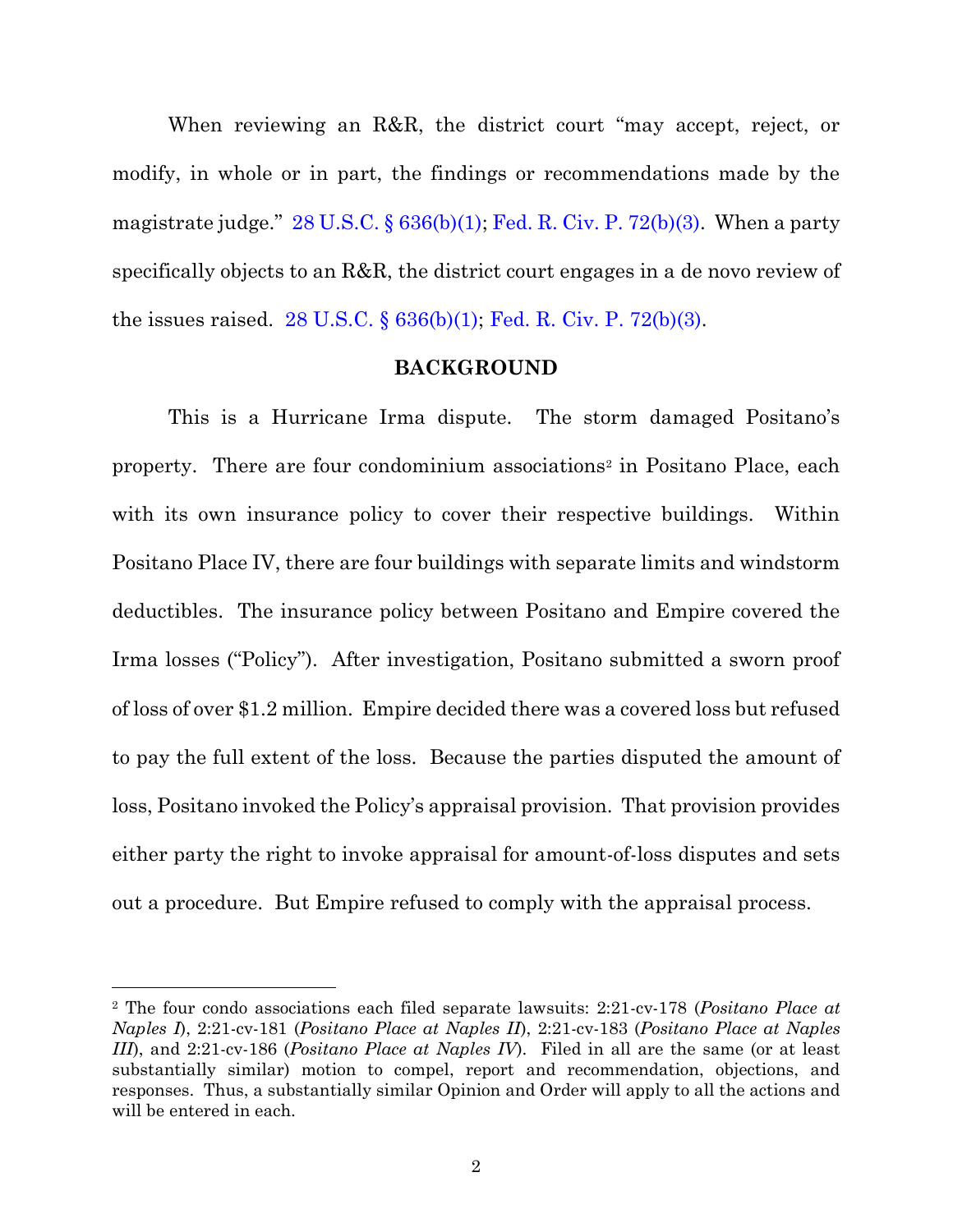Positano brings a three-count Second Amended Complaint, seeking to hold Empire to its promise to participate in appraisal. [\(Doc. 42\)](https://ecf.flmd.uscourts.gov/https:/ecf.flmd.uscourts.gov/doc1/047123093265). Count 1 seeks specific performance of the Policy in the form of compelling appraisal. Count 2, pled in the alternative, alleges breach of the Policy for Empire's failure to comply with the appraisal process. And Count 3, pled in the alternative, seeks a declaratory judgment for coverage and appraisal. Empire denies that the claim is suitable for appraisal and denies that Positano has complied with the Policy terms entitling it to appraisal. [\(Doc. 43\)](https://ecf.flmd.uscourts.gov/https:/ecf.flmd.uscourts.gov/doc1/047123146599).

## **DISCUSSION**

Empire raises five objections to the R&R: (1) Positano did not sufficiently plead or show entitlement to injunctive relief in the form of specific performance; (2) appraisal cannot be compelled for buildings where coverage was denied; (3) Empire is entitled to certain guidelines or boundaries for the conduct of appraisal to satisfy due process; (4) appraisal should not be compelled absent a trial or summary judgment procedure; and (5) there is no reason to stay discovery.

### **1. Injunctive Relief**

Empire argues that compelling appraisal constitutes enforcement of contractual terms by injunctive relief in the form of specific performance, which must be sufficiently pled and proven before the Court may procedurally exercise its power to award it. And relatedly, the Second Amended Complaint

3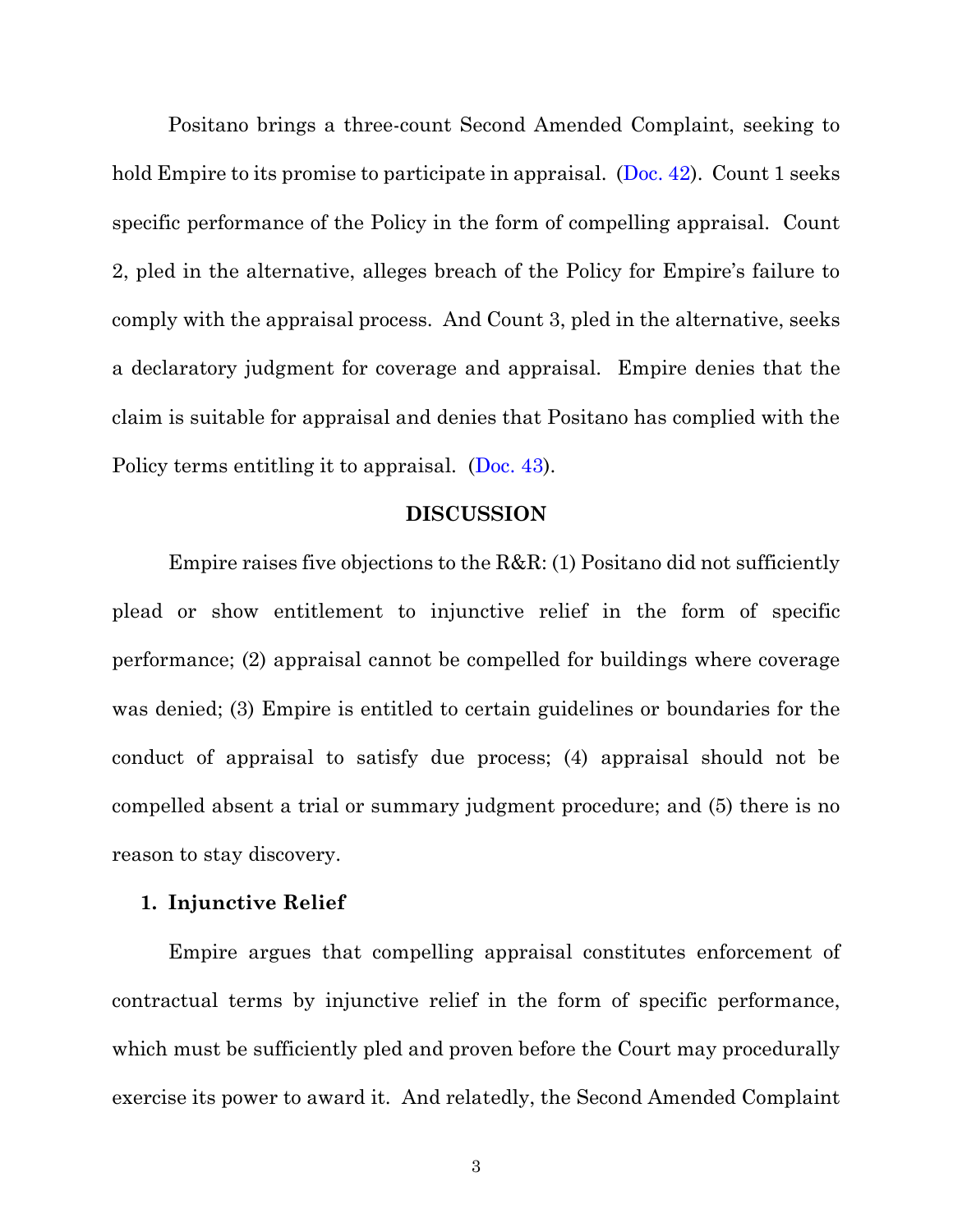includes a count entitled "specific performance" that seeks an order compelling the use of the contractually agreed upon appraisal process to set the amount of loss. Thus, Empire argues Positano must first obtain judgment in its favor for specific performance before an appraisal may take place. Empire also argues that referring the amount-of-loss question to an appraisal panel would divest this Court of its jurisdiction to determine whether a breach occurred and would otherwise deny Empire due process and the right to a jury trial.

The problem for Empire—and for Positano in its attempt to plead a count for specific performance (as an alternative to its breach of contract and declaratory relief counts)—is that the appraisal process is not remedial. Just as an order requiring the parties to attend a mediation is not remedial, participation in the appraisal process will not remedy the damages caused by Hurricane Irma. Rather, as a remedy for the harms caused by Hurricane Irma, Positano seeks to recover the benefits due under the policy in the form of a judgment for monetary damages. (Doc.  $42$  at  $7-10$ ). The appraisal will be but one step in this process, supplying an extra-judicial mechanism to calculate the amount of loss. As the Eleventh Circuit explained in *[CMR Construction](https://www.westlaw.com/Document/I79eb79a0601f11eb9125b33edbbb3b4d/View/FullText.html?transitionType=Default&contextData=(sc.Default)&VR=3.0&RS=da3.0&fragmentIdentifier=co_pp_sp_6538_193)  [and Roofing, LLC v. Empire Indem. Corp.](https://www.westlaw.com/Document/I79eb79a0601f11eb9125b33edbbb3b4d/View/FullText.html?transitionType=Default&contextData=(sc.Default)&VR=3.0&RS=da3.0&fragmentIdentifier=co_pp_sp_6538_193)*, 843 F. App'x 189, 193 (11th Cir. [2021\)](https://www.westlaw.com/Document/I79eb79a0601f11eb9125b33edbbb3b4d/View/FullText.html?transitionType=Default&contextData=(sc.Default)&VR=3.0&RS=da3.0&fragmentIdentifier=co_pp_sp_6538_193): "Appraisal is a form of alternative dispute resolution that sets a disputed loss amount." *See also [Breakwater Commons Ass](https://www.westlaw.com/Document/Iebdf466092e011ebb814920ee3be9aa4/View/FullText.html?transitionType=Default&contextData=(sc.Default)&VR=3.0&RS=da3.0&fragmentIdentifier=co_pp_sp_999_3)'n, Inc. v. Empire Indem. Ins. Co.*[, No. 2:20-cv-31-JLB-NPM, 2021 WL 1214888, at \\*3 \(M.D. Fla.](https://www.westlaw.com/Document/Iebdf466092e011ebb814920ee3be9aa4/View/FullText.html?transitionType=Default&contextData=(sc.Default)&VR=3.0&RS=da3.0&fragmentIdentifier=co_pp_sp_999_3)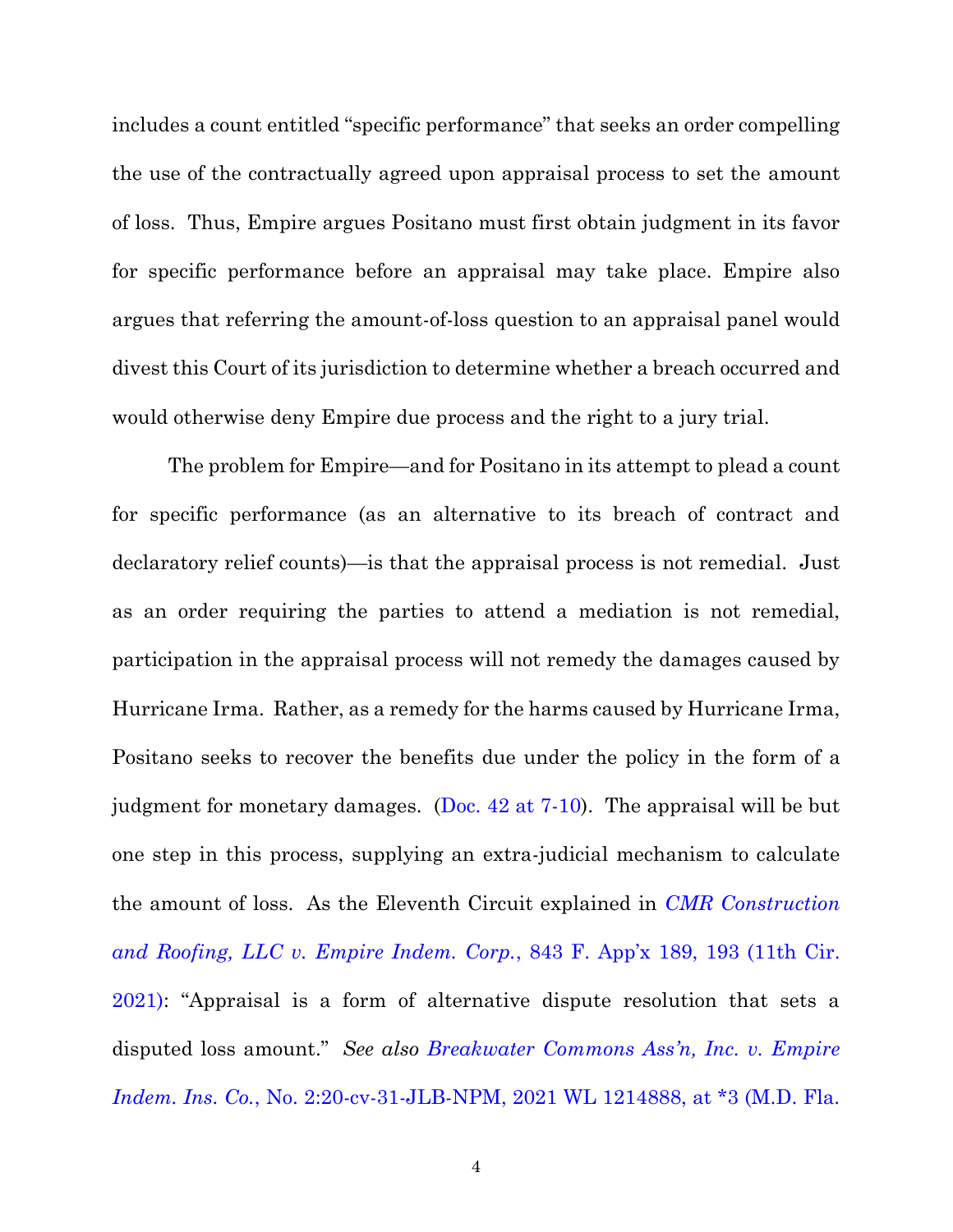[Mar. 31, 2021\)](https://www.westlaw.com/Document/Iebdf466092e011ebb814920ee3be9aa4/View/FullText.html?transitionType=Default&contextData=(sc.Default)&VR=3.0&RS=da3.0&fragmentIdentifier=co_pp_sp_999_3) (recognizing that appraisal is neither a remedy nor a theory of recovery, but a private dispute-resolution mechanism; finding that the Court will not treat references to private dispute-resolution mechanisms as summary judgment-like motions because to do so would undermine the parties' agreement). As recognized by this Court within the past year, Empire has advanced the injunction argument before and failed. *[Id.](https://www.westlaw.com/Document/Iebdf466092e011ebb814920ee3be9aa4/View/FullText.html?transitionType=Default&contextData=(sc.Default)&VR=3.0&RS=da3.0)* (citing *[Waterford](https://www.westlaw.com/Document/I467686e0c08f11e9a1eadf28d23ada74/View/FullText.html?transitionType=Default&contextData=(sc.Default)&VR=3.0&RS=da3.0&fragmentIdentifier=co_pp_sp_999_2)  Condo. Ass'n of Collier C[ty., Inc. v. Empire Indem. Ins. Co.](https://www.westlaw.com/Document/I467686e0c08f11e9a1eadf28d23ada74/View/FullText.html?transitionType=Default&contextData=(sc.Default)&VR=3.0&RS=da3.0&fragmentIdentifier=co_pp_sp_999_2)*, No. 2:19-CV-81- [FTM-38NPM, 2019 WL 3852731, at \\*2 \(M.D. Fla. Aug. 16, 2019\),](https://www.westlaw.com/Document/I467686e0c08f11e9a1eadf28d23ada74/View/FullText.html?transitionType=Default&contextData=(sc.Default)&VR=3.0&RS=da3.0&fragmentIdentifier=co_pp_sp_999_2) *reconsideration denied*, [No. 2:19-CV-81-FTM-38NPM,](https://www.westlaw.com/Document/Ibeaa1cf0e5bd11e98edaa29474e5f579/View/FullText.html?transitionType=Default&contextData=(sc.Default)&VR=3.0&RS=da3.0) [2019 WL 4861196 \(M.D.](https://www.westlaw.com/Document/Ibeaa1cf0e5bd11e98edaa29474e5f579/View/FullText.html?transitionType=Default&contextData=(sc.Default)&VR=3.0&RS=da3.0)  [Fla. Oct. 2, 2019\)](https://www.westlaw.com/Document/Ibeaa1cf0e5bd11e98edaa29474e5f579/View/FullText.html?transitionType=Default&contextData=(sc.Default)&VR=3.0&RS=da3.0) (citing *[CMR Constr. & Roofing, LLC v. Empire Indem. Ins.](https://www.westlaw.com/Document/I97072680827a11e9a3ecec4a01914b9c/View/FullText.html?transitionType=Default&contextData=(sc.Default)&VR=3.0&RS=da3.0&fragmentIdentifier=co_pp_sp_999_3)  Co.*[, No. 2:18-CV-779-FTM, 2019 WL 2281678, at \\*3 \(M.D. Fla. May 29, 2019\)\)](https://www.westlaw.com/Document/I97072680827a11e9a3ecec4a01914b9c/View/FullText.html?transitionType=Default&contextData=(sc.Default)&VR=3.0&RS=da3.0&fragmentIdentifier=co_pp_sp_999_3).

The Court's source of authority to order the parties to participate in an alternative dispute process comes from its subject-matter jurisdiction over a contract dispute where the contract contains a provision where the parties contracted for the right to have amount-of-loss disputes decided informally by experienced appraisers. Further, because appraisal will not dispose of any claims or defenses, the Court does not treat the motion to compel appraisal as one for summary judgment. *Waterford*[, 2019 WL 3852731, at \\*2](https://www.westlaw.com/Document/I467686e0c08f11e9a1eadf28d23ada74/View/FullText.html?transitionType=Default&contextData=(sc.Default)&VR=3.0&RS=da3.0) ("Unlike a summary judgment motion, a determination of whether appraisal is appropriate does not determine whether there is a genuine disputed material fact or whether the moving party is entitled to judgment.").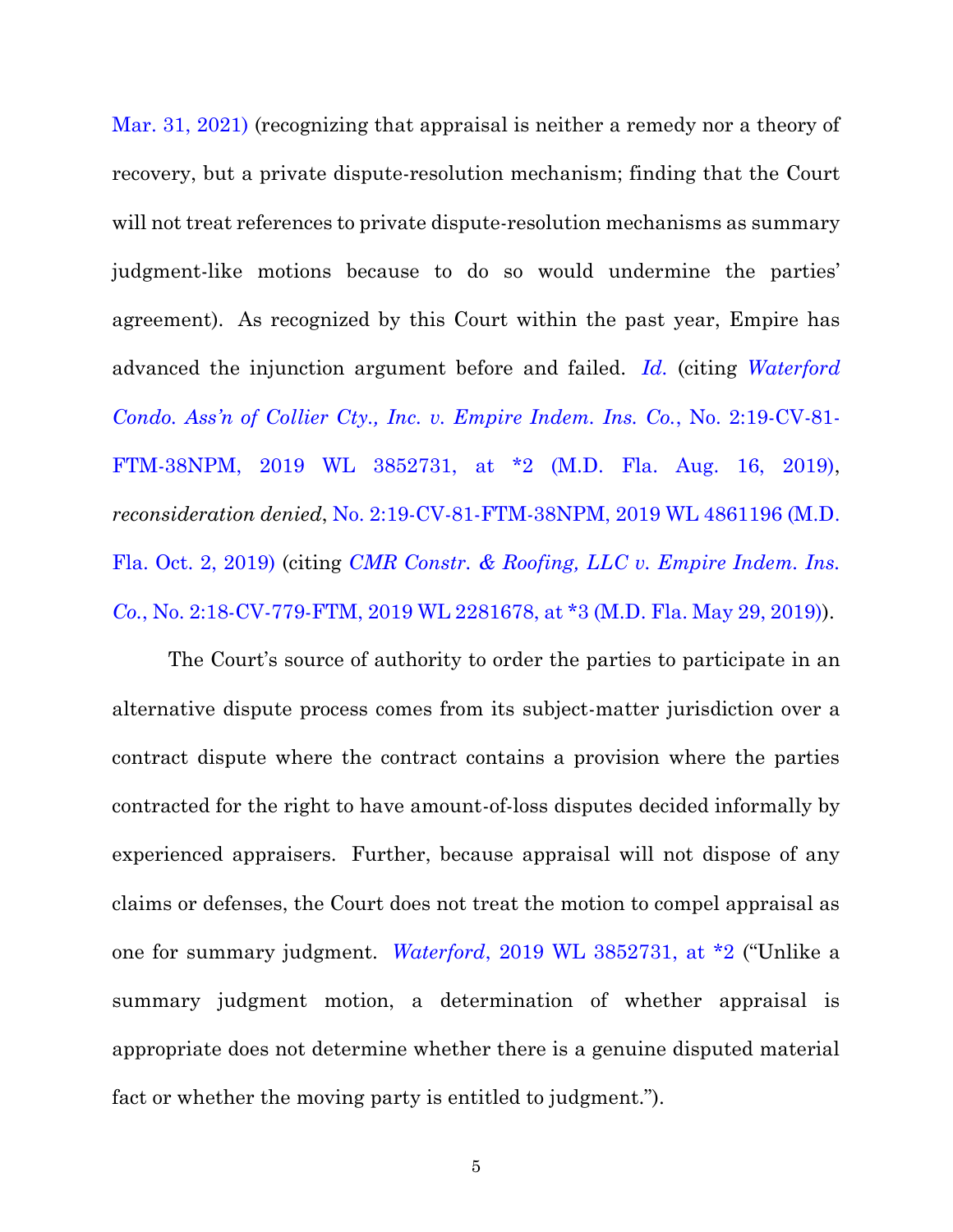Thus, Empire's objections that Plaintiff did not sufficiently plead or show entitlement to specific performance and that appraisal should not be compelled absent a summary judgment or trial, are overruled.

#### **2. Undamaged Buildings**

Empire argues that appraisal is improper for three of the four buildings for which it denied coverage. Empire says that it denied coverage for the three buildings (12940 Positano Circle, 12955 Positano Circle, and 12958 Positano Circle) because those buildings "did not suffer any hurricane damage whatsoever." ([Doc. 51 at 17](https://ecf.flmd.uscourts.gov/https:/ecf.flmd.uscourts.gov/doc1/047123730530?page=17)). But that isn't what the record shows. In 2018, a letter from Empire about the claim states that at least the Positano Circle roofs suffered minimal wind damage but also observed tiles cracked by foot traffic. (Doc 50-1 at 9). Thus, there is at least a dispute over the cause of the damage. As the R&R explained, Empire did not "wholly deny" coverage for each building, bringing this case in line with the facts of *[Merrick Preserve](https://www.westlaw.com/Document/Iae7a3b90924f11eb8c2cff889eaa90d0/View/FullText.html?transitionType=Default&contextData=(sc.Default)&VR=3.0&RS=da3.0&fragmentIdentifier=co_pp_sp_3926_50)  Condo. Ass'n, Inc. v. Cypress Prop. & Cas. Ins. Co.*[, 315 So. 3d 45, 50 \(Fla. Dist.](https://www.westlaw.com/Document/Iae7a3b90924f11eb8c2cff889eaa90d0/View/FullText.html?transitionType=Default&contextData=(sc.Default)&VR=3.0&RS=da3.0&fragmentIdentifier=co_pp_sp_3926_50)  [Ct. App. 2021\)](https://www.westlaw.com/Document/Iae7a3b90924f11eb8c2cff889eaa90d0/View/FullText.html?transitionType=Default&contextData=(sc.Default)&VR=3.0&RS=da3.0&fragmentIdentifier=co_pp_sp_3926_50) ("[W]here the insurer has not 'wholly denied' coverage, but the parties dispute whether the claimed damage resulted from a covered or uncovered cause, appraisal is appropriate to determine causation."). Even leaving that aside, the same result would apply. The Court has "discretion over the relative timing of appraisal and coverage determinations," and requiring appraisal as to the buildings covered by the Policy will "likely assist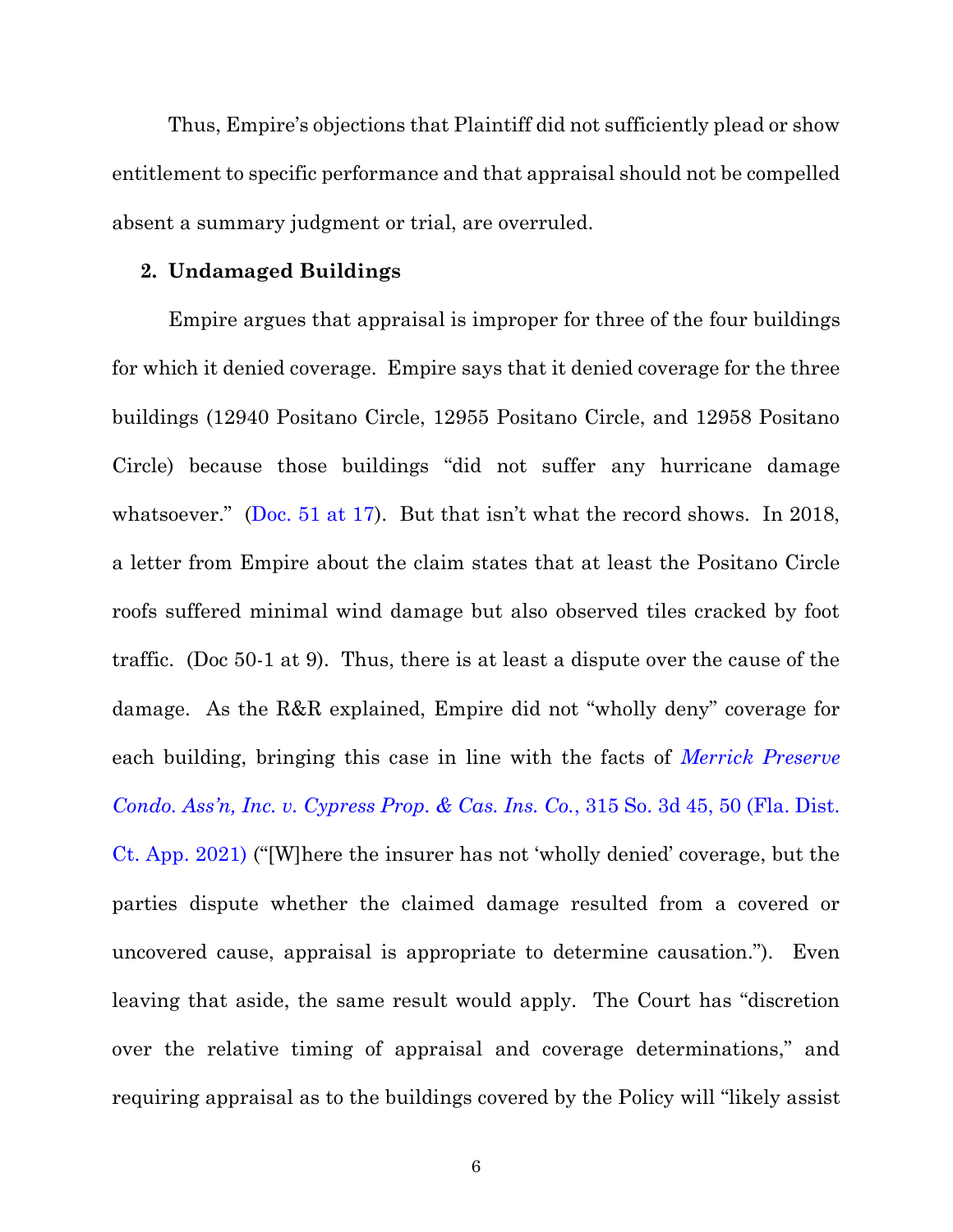the Court when it later determines coverage." *[Castillo at Tiburon Condo.](https://www.westlaw.com/Document/I30a7d95020c711eca2c0956a17cbccde/View/FullText.html?transitionType=Default&contextData=(sc.Default)&VR=3.0&RS=da3.0&fragmentIdentifier=co_pp_sp_999_5)  Ass'n, Inc. v. Empire Indem. Ins. Co.*[, No. 2:20-cv-468-SPC-MRM, 2021 WL](https://www.westlaw.com/Document/I30a7d95020c711eca2c0956a17cbccde/View/FullText.html?transitionType=Default&contextData=(sc.Default)&VR=3.0&RS=da3.0&fragmentIdentifier=co_pp_sp_999_5)  [4438370, at \\*5-6 \(M.D. Fla. Sept. 28, 2021\).](https://www.westlaw.com/Document/I30a7d95020c711eca2c0956a17cbccde/View/FullText.html?transitionType=Default&contextData=(sc.Default)&VR=3.0&RS=da3.0&fragmentIdentifier=co_pp_sp_999_5)

#### **3. Appraisal Award Guidelines**

Empire argues that if it is forced to appraisal, the Court should impose certain minimal guidelines (listed at pages 16 and 17 of its brief) to ensure the parties receive due process protections. The Court has denied requests to impose guidelines on the appraisal process in the past because no policy language requires such a form, and the Court relies on that line of cases here. *See [Castillo](https://www.westlaw.com/Document/I30a7d95020c711eca2c0956a17cbccde/View/FullText.html?transitionType=Default&contextData=(sc.Default)&VR=3.0&RS=da3.0)*[, 2021 WL 4438370, at \\*6;](https://www.westlaw.com/Document/I30a7d95020c711eca2c0956a17cbccde/View/FullText.html?transitionType=Default&contextData=(sc.Default)&VR=3.0&RS=da3.0) *[Waterford](https://www.westlaw.com/Document/I467686e0c08f11e9a1eadf28d23ada74/View/FullText.html?transitionType=Default&contextData=(sc.Default)&VR=3.0&RS=da3.0)*[, 2019 WL 3852731, at \\*3;](https://www.westlaw.com/Document/I467686e0c08f11e9a1eadf28d23ada74/View/FullText.html?transitionType=Default&contextData=(sc.Default)&VR=3.0&RS=da3.0) *[Coral Reef Metro, LLC v. Scottsdale Ins. Co.](https://www.westlaw.com/Document/I97072680827a11e9a3ecec4a01914b9c/View/FullText.html?transitionType=Default&contextData=(sc.Default)&VR=3.0&RS=da3.0)*, 2:18-cv-460-FtM[-38CM, 2019 WL](https://www.westlaw.com/Document/I97072680827a11e9a3ecec4a01914b9c/View/FullText.html?transitionType=Default&contextData=(sc.Default)&VR=3.0&RS=da3.0)  [721286, at \\*3 \(M.D. Fla. Jan. 30, 2019\),](https://www.westlaw.com/Document/I97072680827a11e9a3ecec4a01914b9c/View/FullText.html?transitionType=Default&contextData=(sc.Default)&VR=3.0&RS=da3.0) *report and recommendation adopted*, [2:18-cv-460-FtM-38UAM,](https://www.westlaw.com/Document/I70a6968035b111e987fd8441446aa305/View/FullText.html?transitionType=Default&contextData=(sc.Default)&VR=3.0&RS=da3.0) [2019 WL 700114 \(M.D. Fla. Feb. 20, 2019\).](https://www.westlaw.com/Document/I70a6968035b111e987fd8441446aa305/View/FullText.html?transitionType=Default&contextData=(sc.Default)&VR=3.0&RS=da3.0) Although Empire does not request such a specific form, Judge McCoy recommends—based on a reading of the Policy as a whole—that the appraisal panel should issue an award that delineates between the specific coverages offered under the Policy for each unique building. (Doc.  $53$  at  $26$ ). Seeing no objection to this recommendation, the Court need correct only plain error as demanded by the interests of justice. *See, e.g.*, *[Symonette v. V.A. Leasing Corp.](https://www.westlaw.com/Document/I0e142dff03c611e6a795ac035416da91/View/FullText.html?transitionType=Default&contextData=(sc.Default)&VR=3.0&RS=da3.0&fragmentIdentifier=co_pp_sp_6538_790)*[,](https://www.westlaw.com/Document/I0e142dff03c611e6a795ac035416da91/View/FullText.html?transitionType=Default&contextData=(sc.Default)&VR=3.0&RS=da3.0&fragmentIdentifier=co_pp_sp_6538_790)  [648 F. App'x 787, 790 \(11th Cir. 2016\)](https://www.westlaw.com/Document/I0e142dff03c611e6a795ac035416da91/View/FullText.html?transitionType=Default&contextData=(sc.Default)&VR=3.0&RS=da3.0&fragmentIdentifier=co_pp_sp_6538_790); *Thomas v. Arn*[, 474 U.S. 140, 150-52](https://www.westlaw.com/Document/I179b192b9c1f11d993e6d35cc61aab4a/View/FullText.html?transitionType=Default&contextData=(sc.Default)&VR=3.0&RS=da3.0&fragmentIdentifier=co_pp_sp_780_150)  [\(1985\)](https://www.westlaw.com/Document/I179b192b9c1f11d993e6d35cc61aab4a/View/FullText.html?transitionType=Default&contextData=(sc.Default)&VR=3.0&RS=da3.0&fragmentIdentifier=co_pp_sp_780_150). Plain error exists if (1) "an error occurred"; (2) "the error was plain";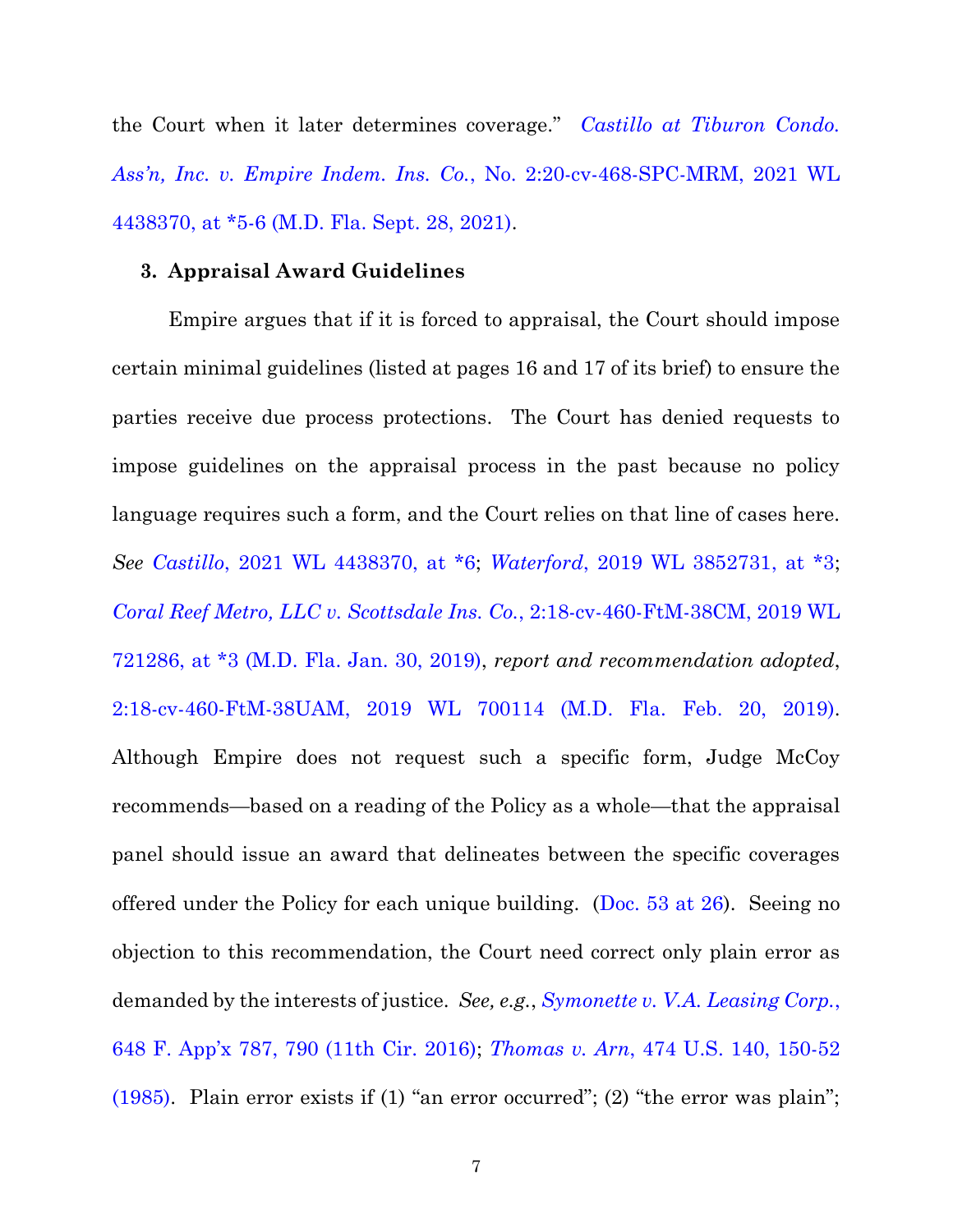(3) "it affected substantial rights"; and (4) "not correcting the error would seriously affect the fairness of the judicial proceedings." *[Farley v. Nationwide](https://www.westlaw.com/Document/I44e3387094ba11d9bc61beebb95be672/View/FullText.html?transitionType=Default&contextData=(sc.Default)&VR=3.0&RS=da3.0&fragmentIdentifier=co_pp_sp_506_1329)  [Mut. Ins.](https://www.westlaw.com/Document/I44e3387094ba11d9bc61beebb95be672/View/FullText.html?transitionType=Default&contextData=(sc.Default)&VR=3.0&RS=da3.0&fragmentIdentifier=co_pp_sp_506_1329)*[, 197 F.3d 1322, 1329 \(11th Cir. 1999\).](https://www.westlaw.com/Document/I44e3387094ba11d9bc61beebb95be672/View/FullText.html?transitionType=Default&contextData=(sc.Default)&VR=3.0&RS=da3.0&fragmentIdentifier=co_pp_sp_506_1329) The Court finds no plain error in Judge McCoy's recommendation and thus adopts it.

### **4. Staying the Proceedings**

Finally, Empire objects to a stay as unnecessary if appraisal does not take place, and as improper should appraisal take place, given Empire's right to conduct discovery about its defenses. Positano favors a stay.

A district court "has broad discretion to stay proceedings as an incident to its power to control its own docket." *Clinton v. Jones*[, 520 U.S. 681, 706](https://www.westlaw.com/Document/Ibdd5aac29c2511d9bc61beebb95be672/View/FullText.html?transitionType=Default&contextData=(sc.Default)&VR=3.0&RS=da3.0&fragmentIdentifier=co_pp_sp_780_706)  [\(1997\).](https://www.westlaw.com/Document/Ibdd5aac29c2511d9bc61beebb95be672/View/FullText.html?transitionType=Default&contextData=(sc.Default)&VR=3.0&RS=da3.0&fragmentIdentifier=co_pp_sp_780_706) The party seeking the stay must show good cause and reasonableness. *See Belloso v. Asplundh Tree Expert Co.*[, No. 6:18-cv-460-Orl-40TBS, 2018 WL](https://www.westlaw.com/Document/Icc3f3fb0bb1311e8b1cdeab7e1f6f07a/View/FullText.html?transitionType=Default&contextData=(sc.Default)&VR=3.0&RS=da3.0&fragmentIdentifier=co_pp_sp_999_2)  [4407088, at \\*2 \(M.D. Fla. Sept. 17, 2018\).](https://www.westlaw.com/Document/Icc3f3fb0bb1311e8b1cdeab7e1f6f07a/View/FullText.html?transitionType=Default&contextData=(sc.Default)&VR=3.0&RS=da3.0&fragmentIdentifier=co_pp_sp_999_2) In deciding whether a stay is suitable, courts examine several factors including "(1) whether a stay will simplify the issues and streamline the trial; (2) whether a stay will reduce the burden of litigation on the parties and the court; and (3) whether the stay will unduly prejudice the non-moving party." *[Shire Dev. LLC v. Mylan Pharm. Inc.](https://www.westlaw.com/Document/Ib5396d00c5b911e6ac07a76176915fee/View/FullText.html?transitionType=Default&contextData=(sc.Default)&VR=3.0&RS=da3.0&fragmentIdentifier=co_pp_sp_999_1)*[,](https://www.westlaw.com/Document/Ib5396d00c5b911e6ac07a76176915fee/View/FullText.html?transitionType=Default&contextData=(sc.Default)&VR=3.0&RS=da3.0&fragmentIdentifier=co_pp_sp_999_1)  [No. 8:12-CV-1190-T-36AEP, 2014 WL 12621213, \\*1 \(M.D. Fla. July 25, 2014\)](https://www.westlaw.com/Document/Ib5396d00c5b911e6ac07a76176915fee/View/FullText.html?transitionType=Default&contextData=(sc.Default)&VR=3.0&RS=da3.0&fragmentIdentifier=co_pp_sp_999_1) (citation omitted).

The Court finds that a stay is appropriate as appraisal might resolve the parties' dispute. *See [Waterford](https://www.westlaw.com/Document/I467686e0c08f11e9a1eadf28d23ada74/View/FullText.html?transitionType=Default&contextData=(sc.Default)&VR=3.0&RS=da3.0)*[, 2019 WL 3852731, at \\*3](https://www.westlaw.com/Document/I467686e0c08f11e9a1eadf28d23ada74/View/FullText.html?transitionType=Default&contextData=(sc.Default)&VR=3.0&RS=da3.0) ("[A] stay would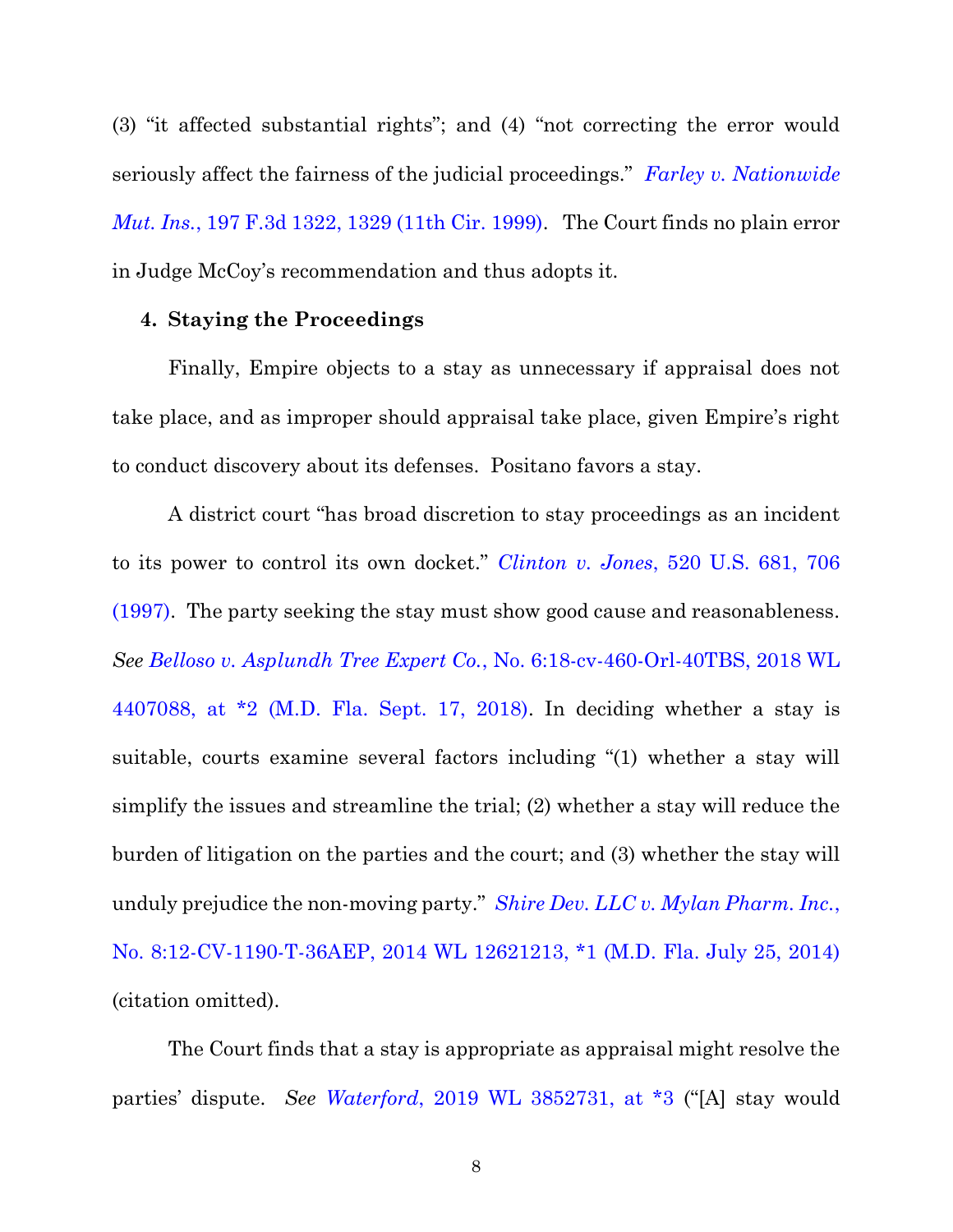preserve judicial resources because appraisal might resolve the parties' dispute.").

The Court thus rejects all of Empire's objections. After independently examining the file and on consideration of Judge McCoy's findings and recommendations, the Court accepts and adopts the R&R.

## **5. Appraisal and Empire Selection**

One final matter to address is the selection of appraisers and an umpire. The Policy calls for each party to select a competent and impartial appraiser and the two appraisers to select an umpire. If the parties cannot agree, either may request that the selection be made by a judge. The Court hopes the parties can agree and move on, but if not, the Court refers any dispute to Judge McCoy to conduct a conference with the parties and issue any appropriate order to select appraisers and an umpire.

Accordingly, it is now

### **ORDERED:**

- 1. Plaintiff's Objections to the United States Magistrate Judge's Report and Recommendation [\(Doc. 54\)](https://ecf.flmd.uscourts.gov/https:/ecf.flmd.uscourts.gov/doc1/047123986994) are **OVERRULED**.
- 2. United States Magistrate Judge Mac R. McCoy's Report and Recommendation [\(Doc. 53\)](https://ecf.flmd.uscourts.gov/https:/ecf.flmd.uscourts.gov/doc1/047123933135) is **ACCEPTED and ADOPTED** and the findings incorporated herein.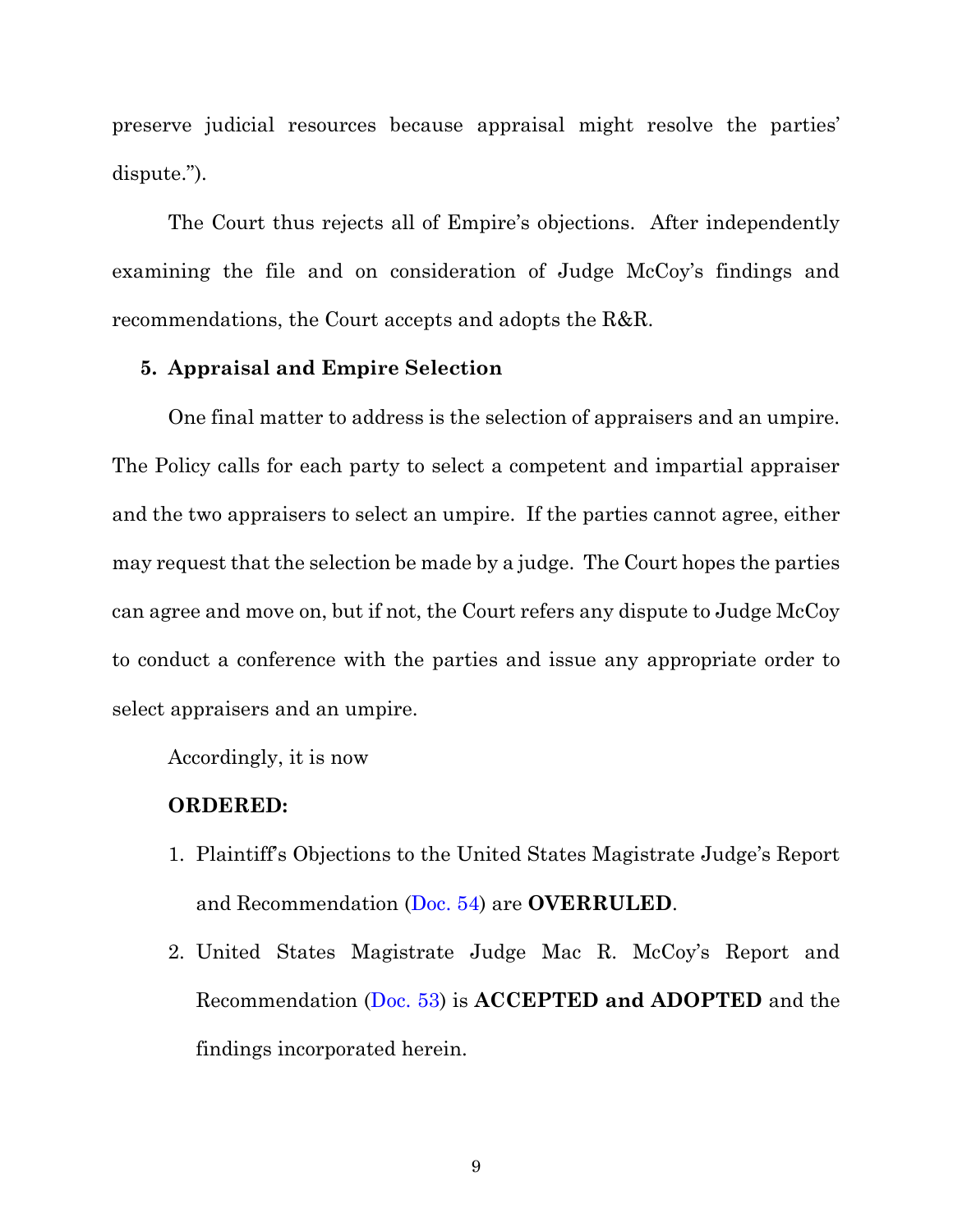- 3. Plaintiff's Motion to Compel Appraisal and Stay Proceedings ([Doc. 44\)](https://ecf.flmd.uscourts.gov/https:/ecf.flmd.uscourts.gov/doc1/047023267644) is **GRANTED**. The parties are **ORDERED** to expeditiously conduct an appraisal as prescribed by the appraisal provisions of the Policy. The appraisal award will delineate between the specific coverages offered under the Policy for each unique building.
- 4. This case is **STAYED** pending appraisal, and the Clerk must add a stay flag to the file.
- 5. The parties are **DIRECTED** to file a joint report on the status of appraisal on or before **June 8, 2022**, and every **ninety days** thereafter until appraisal has ended.
- 6. Within **seven days** of appraisal ending, the parties are **DIRECTED** to jointly notify the Court of (a) what issues, if any, remain for the Court to resolve; (b) whether the stay needs to be lifted; and (c) how this action should proceed, if at all.
- 7. If the parties cannot agree on the selection of appraisers and an umpire, they must notify Judge McCoy by **March 24, 2022**. Any dispute over the selection of appraisers and an umpire is **REFERRED** to Judge McCoy to conduct a conference and issue any appropriate order. All parties must **ATTEND** the conference as directed by Judge McCoy.